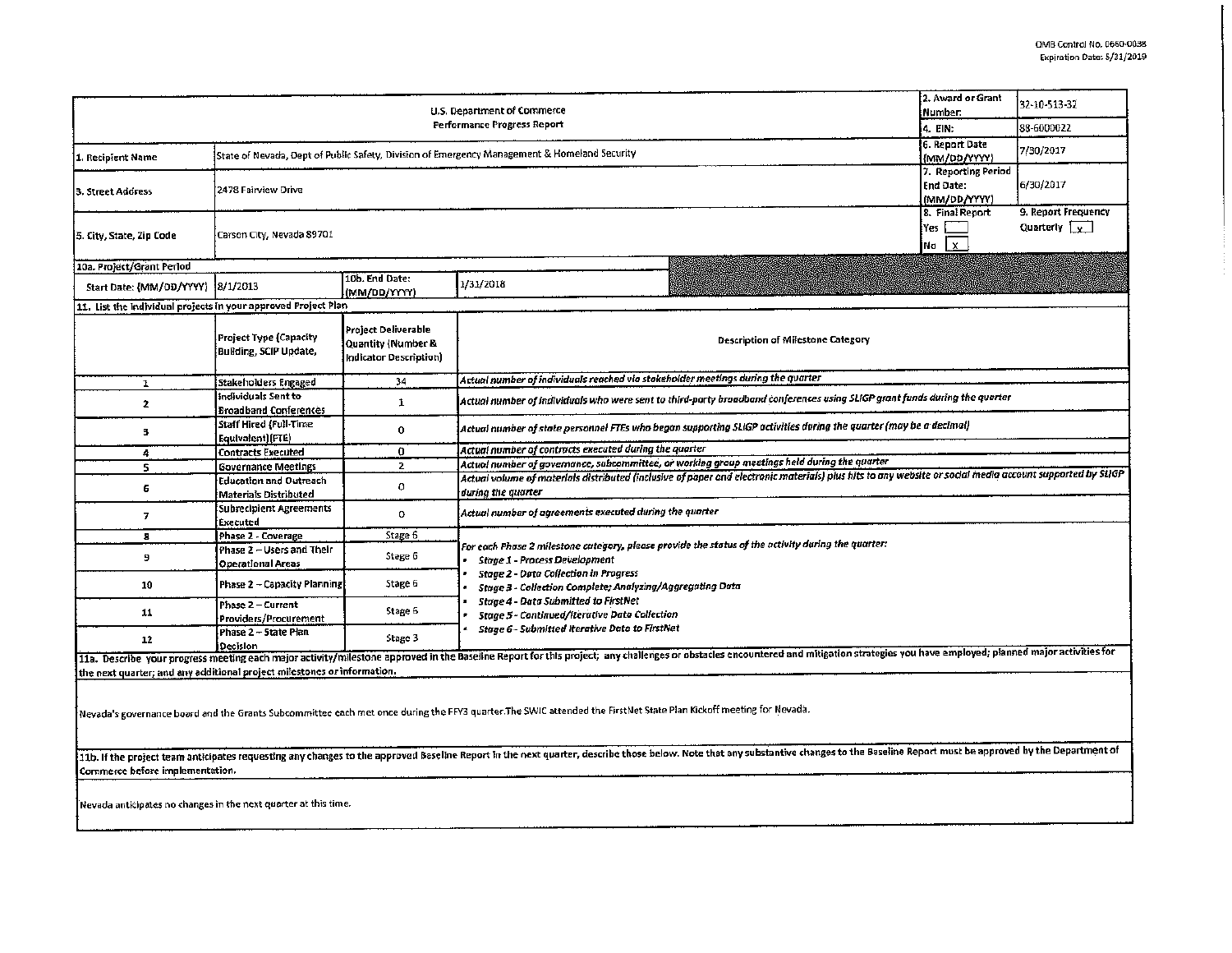| 11c. Provide any other information that would be useful to NTIA as it assesses this project's progress.                                                                                                                                                                                                                                                                                               |  |
|-------------------------------------------------------------------------------------------------------------------------------------------------------------------------------------------------------------------------------------------------------------------------------------------------------------------------------------------------------------------------------------------------------|--|
|                                                                                                                                                                                                                                                                                                                                                                                                       |  |
| Nevada continues outreach to stakeholders with the release of the draft state plan to gather input and comments                                                                                                                                                                                                                                                                                       |  |
| Nevada continues to reach out to stakeholders for input on the draft state plan.<br>11d. Describe any success stories or best practices you have identified. Please be as specific as possible.                                                                                                                                                                                                       |  |
| 12. Personnel                                                                                                                                                                                                                                                                                                                                                                                         |  |
| .<br>122a. If the project is not fully staffed, describe how any lack of stafing may impact the projects time ine and when the project will be fully staffed.                                                                                                                                                                                                                                         |  |
| WA:                                                                                                                                                                                                                                                                                                                                                                                                   |  |
| 12b. Staffing table - Please include all staff that have contributed time to the project. Please do not remove individuals from this table.                                                                                                                                                                                                                                                           |  |
| Job Title<br>FTE%<br>Project (s) Assigned<br><b>Change</b>                                                                                                                                                                                                                                                                                                                                            |  |
| Management/SPOC<br>Chief, Emergency<br>10%<br>Single Point of Contact<br>No Change                                                                                                                                                                                                                                                                                                                    |  |
| Program Manager<br>Emergency Management<br>20%<br>Grants Manager<br>No Change                                                                                                                                                                                                                                                                                                                         |  |
| <b>Grants and Projects Supervisor</b><br><b>NOX</b><br>Supervisor of SLIGP Grant Coordinator<br>No Change                                                                                                                                                                                                                                                                                             |  |
|                                                                                                                                                                                                                                                                                                                                                                                                       |  |
| 13. Subcontracts (Vendors and/or Subrecipients)                                                                                                                                                                                                                                                                                                                                                       |  |
| 13a. Subcontracts Table - Include all subcontractors. The totals from this table must equal the "Subcontracts Total" in Question 1.4f.<br>Marne<br>Subcontract Purpose<br>(Vendor/Subrec.)<br>Type<br><b>RFP/RFQ Issued (Y/N)</b><br>Executed<br>Contract<br>$\sum_{i=1}^{n}$<br><b>Start Date</b><br>End Date<br>Total Federal Funds<br><b>Allocated</b><br>Total Matching Funds<br><b>Allocated</b> |  |
| <b>DIMIC</b><br><b>SWIC Duties</b><br>Good of the State<br>Contract<br>z<br>k<br>ετοε/τ/τι<br>1/31/2018<br>5319,680.00<br>po p\$                                                                                                                                                                                                                                                                      |  |
| Grant Coordinator<br><b>Coordinate Grant</b><br>Contract<br>Good of the State<br>z<br>$\prec$<br>τιοτ/τ/ττ<br><b>RIGITELT</b><br>2217,110.00<br>00.02                                                                                                                                                                                                                                                 |  |
| <b>SLIGP Project</b><br>Manager/Outreach<br>Manage SLIGP Programmatic<br>Contract<br>ĸ<br>≺<br>staz/et/s<br>1/31/2018<br>\$432,324.00<br>00'0\$                                                                                                                                                                                                                                                       |  |
| Legal Counse<br>Attorney for Process and<br>nom-<br>Sub-Grant<br>z<br>z<br>ETOZ/T/E<br>Liat/zon8<br>\$159,192.00<br>00.02                                                                                                                                                                                                                                                                             |  |
| Gap Analysis MOU<br>MOU for partners<br>Contract<br>z<br>z<br><b>HOSITS</b><br><b>SI/2018</b><br>\$450,000.00<br>aa.oo                                                                                                                                                                                                                                                                                |  |
| Facilitator<br>Meeting Facilitator<br>Contract<br>z<br>z<br>0000215<br>90.00                                                                                                                                                                                                                                                                                                                          |  |
| Facilitator<br>Meeting Facilitator<br>Contract<br>z<br>Z<br>Total<br>00:906:665.15<br>00.00 415<br>poros<br>0.00                                                                                                                                                                                                                                                                                      |  |
| $13\mathrm{b}$ . Describe any challenges encountered with vendors and/or subrecipients.                                                                                                                                                                                                                                                                                                               |  |
| N/A - None                                                                                                                                                                                                                                                                                                                                                                                            |  |

a construction of the community